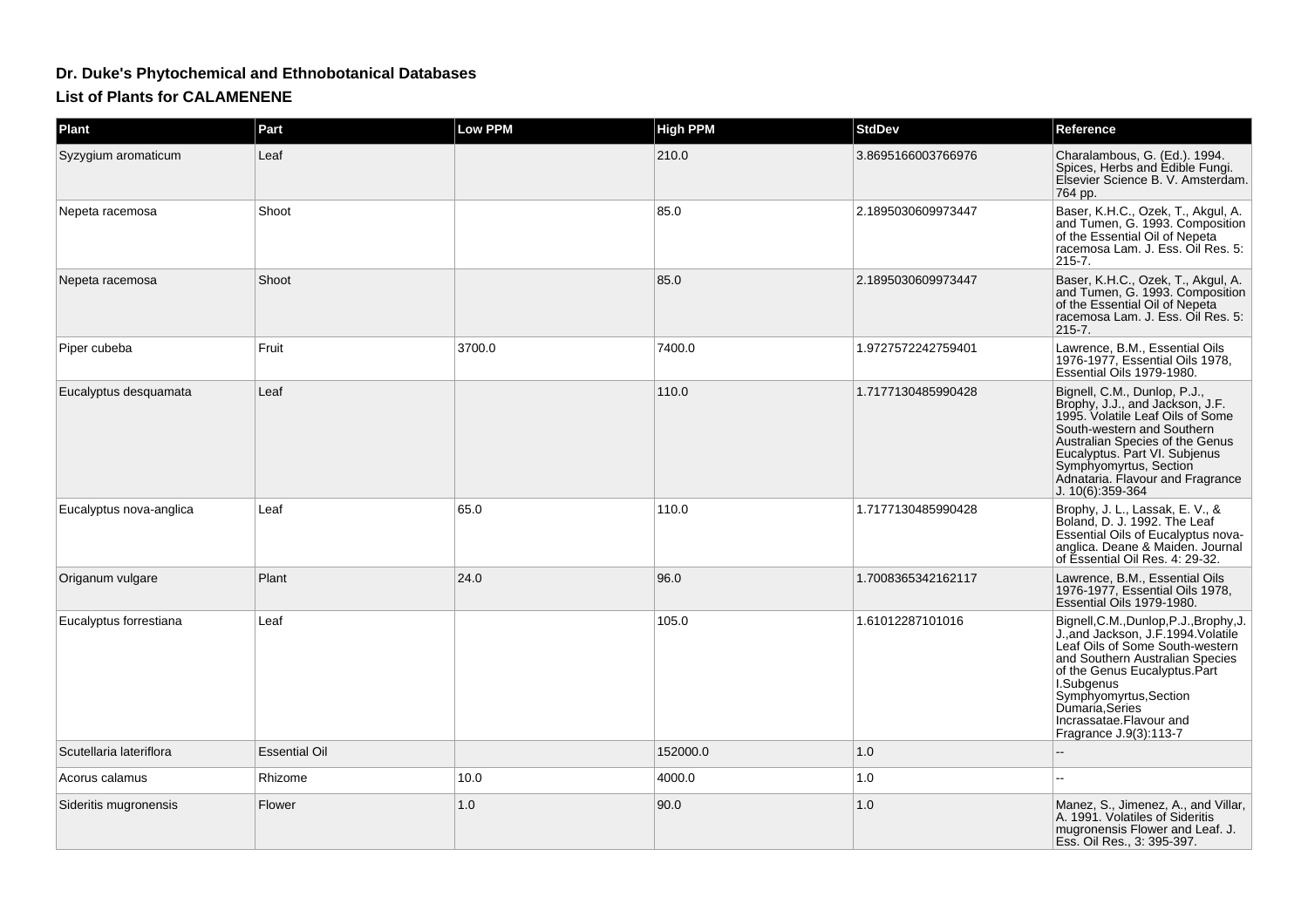| Plant                     | Part  | <b>Low PPM</b> | <b>High PPM</b> | <b>StdDev</b>        | Reference                                                                                                                                                                                                                                                                                             |
|---------------------------|-------|----------------|-----------------|----------------------|-------------------------------------------------------------------------------------------------------------------------------------------------------------------------------------------------------------------------------------------------------------------------------------------------------|
| Eucalyptus odorata        | Leaf  |                | 70.0            | 0.8569916278879808   | Bignell, C.M., Dunlop, P.J.,<br>Brophy, J.J., and Jackson, J.F.<br>1995. Volatile Leaf Oils of Some<br>South-western and Southern<br>Australian Species of the Genus<br>Eucalyptus. Part VI. Subjenus<br>Symphyomyrtus, Section<br>Adnataria. Flavour and Fragrance<br>J. 10(6):359-364               |
| Eucalyptus stoatei        | Leaf  |                | 55.0            | 0.5342210951213325   | Bignell, C.M., Dunlop, P.J., Brophy, J.<br>J., and Jackson, J.F. 1994. Volatile<br>Leaf Oils of Some South-western<br>and Southern Australian Species<br>of the Genus Eucalyptus.Part<br>I.Subgenus<br>Symphyomyrtus, Section<br>Dumaría, Series<br>Incrassatae.Flavour and<br>Fragrance J.9(3):113-7 |
| Teucrium asiaticum        | Shoot |                | 23.11           | 0.14164696460353077  | Velasco-Negueruela, A. and<br>Perez-Alonso, M.J. 1990. The<br>Volatiles of Six Teucrium Species<br>from the Iberian Peninsula and the<br>Balearic Islands. Phytochemistry<br>29(4): 1165-9.                                                                                                           |
| Pimenta racemosa          | Leaf  | 0.0            | 36.0            | 0.12537842028357807  |                                                                                                                                                                                                                                                                                                       |
| Eucalyptus dolichorhyncha | Leaf  |                | 26.0            | -0.08980193489418745 | Bignell, C.M., Dunlop, P.J., Brophy, J.<br>J., and Jackson, J.F. 1994. Volatile<br>Leaf Oils of Some South-western<br>and Southern Australian Species<br>of the Genus Eucalyptus.Part<br>I.Subgenus<br>Symphyomyrtus, Section<br>Dumaria, Series<br>Incrassatae.Flavour and<br>Fragrance J.9(3):113-7 |
| Eucalyptus sparsa         | Leaf  |                | 25.0            | -0.111319970411964   | Bignell, C.M., Dunlop, P.J.,<br>Brophy, J.J., and Jackson, J.F.<br>1995. Volatile Leaf Oils of Some<br>South-western and Southern<br>Australian Species of the Genus<br>Eucalyptus. Part VI. Subjenus<br>Symphyomyrtus, Section<br>Adnataria. Flavour and Fragrance<br>J. 10(6):359-364               |
| Melaleuca alternifolia    | Leaf  | 10.0           | 25.0            | -0.111319970411964   | Lawrence, B.M., Essential Oils<br>1976-1977, Essential Oils 1978,<br>Essential Oils 1979-1980.                                                                                                                                                                                                        |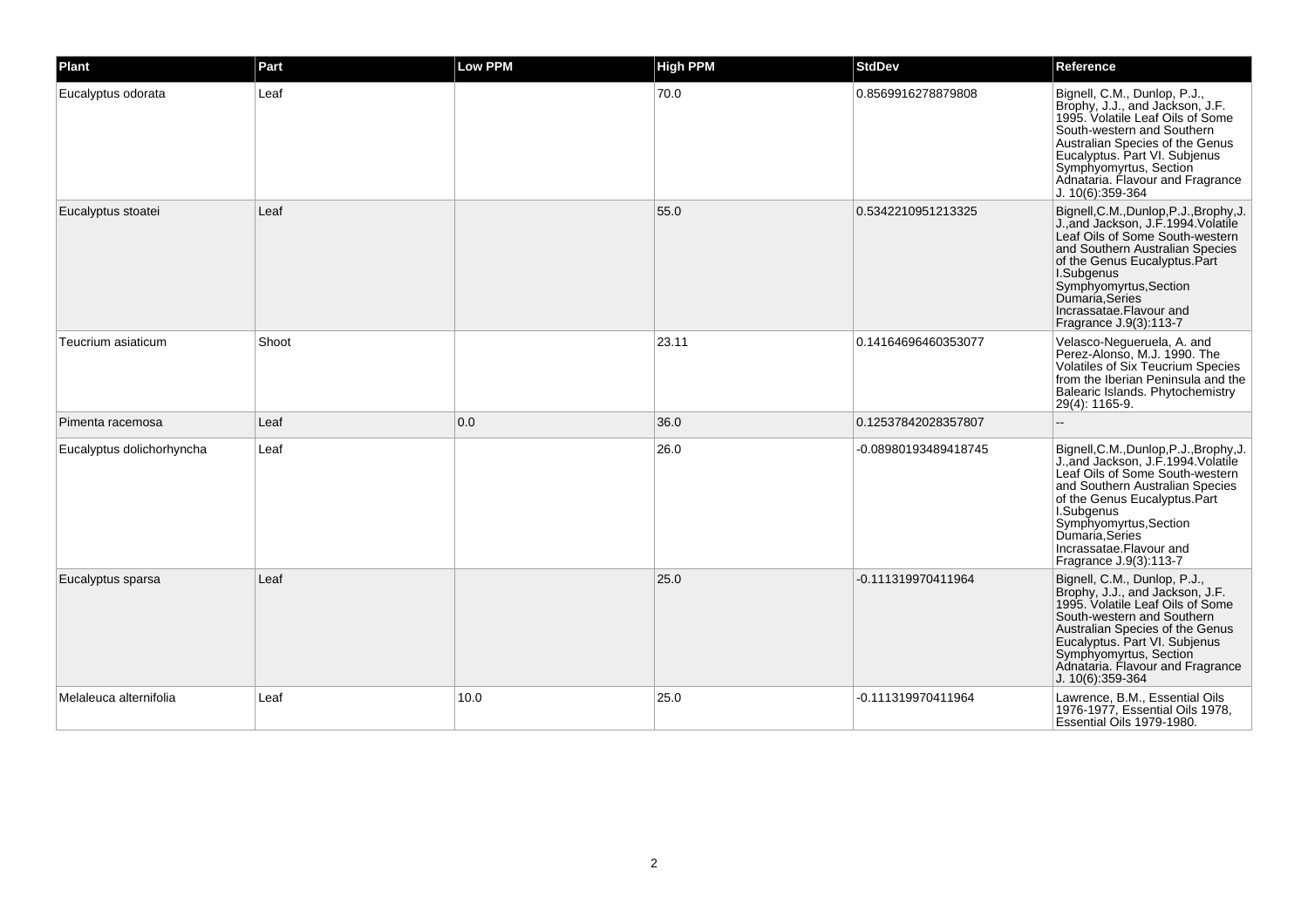| Plant                      | Part  | <b>Low PPM</b> | <b>High PPM</b> | <b>StdDev</b>        | Reference                                                                                                                                                                                                                                                                                             |
|----------------------------|-------|----------------|-----------------|----------------------|-------------------------------------------------------------------------------------------------------------------------------------------------------------------------------------------------------------------------------------------------------------------------------------------------------|
| Eucalyptus porosa          | Leaf  |                | 25.0            | -0.111319970411964   | Bignell, C.M., Dunlop, P.J.,<br>Brophy, J.J., and Jackson, J.F.<br>1995. Volatile Leaf Oils of Some<br>South-western and Southern<br>Australian Species of the Genus<br>Eucalyptus. Part VI. Subjenus<br>Symphyomyrtus, Section<br>Adnataria. Flavour and Fragrance<br>J. 10(6):359-364               |
| Syzygium aromaticum        | Fruit |                | 1265.0          | -0.17527372328420673 | ωú.                                                                                                                                                                                                                                                                                                   |
| Sideritis athoa            | Shoot |                | 11.0            | -0.25905649843297085 | Ozek, T., Baser, K.H.C. and<br>Tumen, G. 1993. The Essential Oil<br>of Sideritis athoa Papanikolaou Et<br>Kokkini. J. Ess. Oil Res. 5: 669-<br>670.                                                                                                                                                   |
| Sideritis germanicolpitana | Plant | 20.0           | 21.0            | -0.26166715911018623 | J. Essential Oil, 4: 533.                                                                                                                                                                                                                                                                             |
| Stevia rebaudiana          | Leaf  |                | 18.0            | -0.26194621903639986 | Kinghorn, A. D. (Ed.) 2002.<br>Medicinal and Aromatic Plants -<br>Industrial Profiles, Stevia, The<br>genus Stevia. Taylor & Francis.<br>New York, NY. 211 pp.                                                                                                                                        |
| Eucalyptus incrassata      | Leaf  |                | 14.0            | -0.34801836110750606 | Bignell, C.M., Dunlop, P.J., Brophy, J.<br>J., and Jackson, J.F. 1994. Volatile<br>Leaf Oils of Some South-western<br>and Southern Australian Species<br>of the Genus Eucalyptus.Part<br>I.Subgenus<br>Symphyomyrtus, Section<br>Dumaria, Series<br>Incrassatae.Flavour and<br>Fragrance J.9(3):113-7 |
| Teucrium oxylepis          | Shoot |                | 7.86            | -0.3629548364952843  | Velasco-Negueruela, A. and<br>Perez-Alonso, M.J. 1990. The<br>Volatiles of Six Teucrium Species<br>from the Iberian Peninsula and the<br>Balearic Islands. Phytochemistry<br>29(4): 1165-9.                                                                                                           |
| Sideritis mugronensis      | Leaf  | 1.0            | 10.0            | -0.43409050317861225 | Manez, S., Jimenez, A., and Villar,<br>A. 1991. Volatiles of Sideritis<br>mugronensis Flower and Leaf. J.<br>Ess. Oil Res., 3: 395-397.                                                                                                                                                               |
| Eucalyptus tetraptera      | Leaf  |                | 10.0            | -0.43409050317861225 | Bignell, C.M., Dunlop, P.J., Brophy, J.<br>J., and Jackson, J.F. 1994. Volatile<br>Leaf Oils of Some South-western<br>and Southern Australian Species<br>of the Genus Eucalyptus.Part<br>I.Subgenus<br>Symphyomyrtus, Section<br>Dumaria, Series<br>Incrassatae.Flavour and<br>Fragrance J.9(3):113-7 |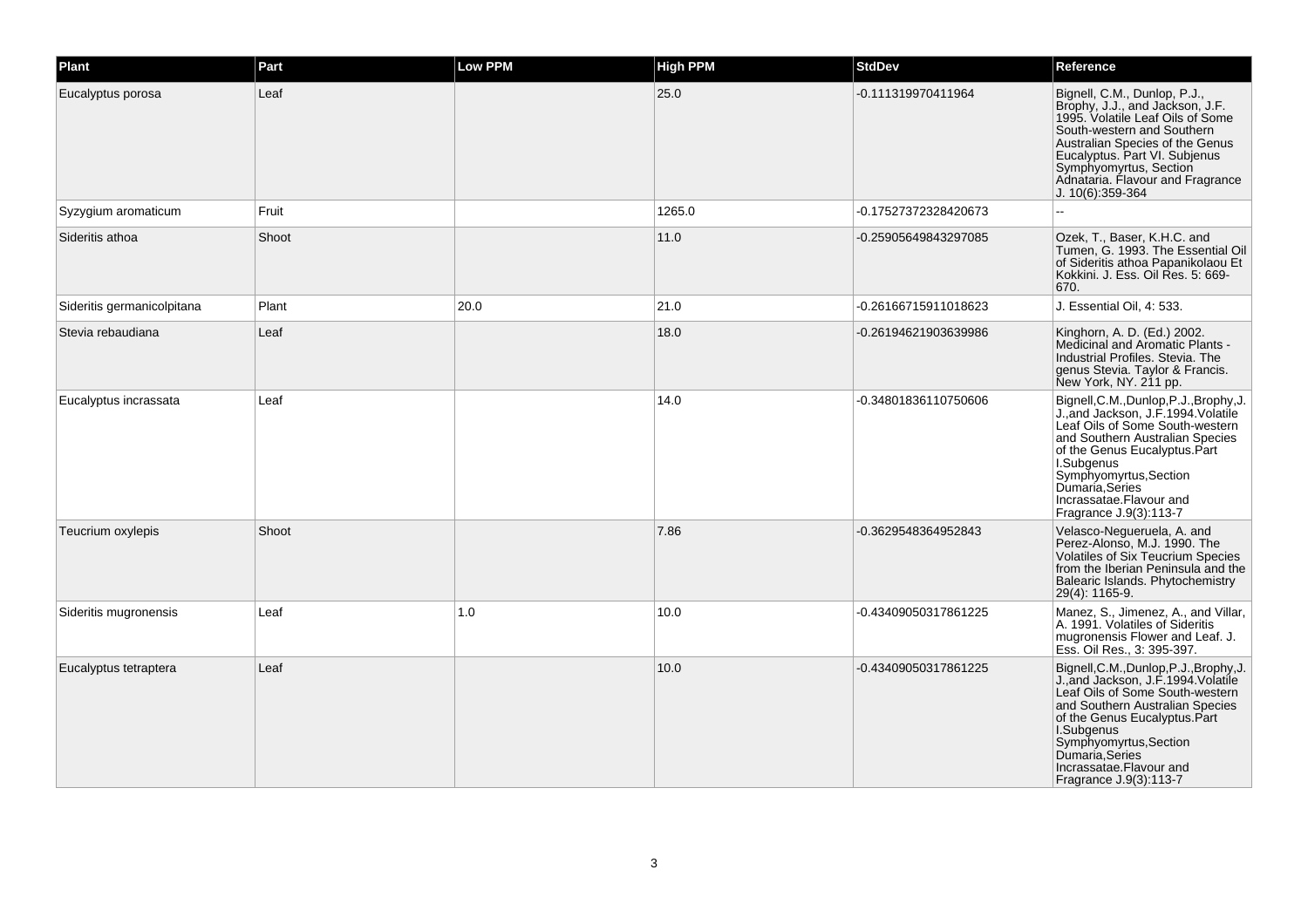| <b>Plant</b>           | Part  | <b>Low PPM</b> | <b>High PPM</b> | <b>StdDev</b>        | Reference                                                                                                                                                                                                                                                                                            |
|------------------------|-------|----------------|-----------------|----------------------|------------------------------------------------------------------------------------------------------------------------------------------------------------------------------------------------------------------------------------------------------------------------------------------------------|
| Ephedra sinica         | Shoot |                | 5.0             | -0.45758835460299646 |                                                                                                                                                                                                                                                                                                      |
| Eucalyptus leucoxylon  | Leaf  |                | 8.0             | -0.4771265742141653  | Bignell, C.M., Dunlop, P.J.,<br>Brophy, J.J., and Jackson, J.F.<br>1995. Volatile Leaf Oils of Some<br>South-western and Southern<br>Australian Species of the Genus<br>Eucalyptus. Part VI. Subjenus<br>Symphyomyrtus, Section<br>Adnataria. Flavour and Fragrance<br>$J. 10(6)$ :359-364           |
| Eucalyptus erythrandra | Leaf  |                | 7.0             | -0.4986446097319419  | Bignell, C.M., Dunlop, P.J., Brophy, J.<br>J., and Jackson, J.F. 1994. Volatile<br>Leaf Oils of Some South-western<br>and Southern Australian Species<br>of the Genus Eucalyptus.Part<br>I.Subgenus<br>Symphyomyrtus, Section<br>Dumaría Series<br>Incrassatae.Flavour and<br>Fragrance J.9(3):113-7 |
| Teucrium oxylepis      | Shoot |                | 3.66            | -0.5019271358143023  | Velasco-Negueruela, A. and<br>Perez-Alonso, M.J. 1990. The<br>Volatiles of Six Teucrium Species<br>from the Iberian Peninsula and the<br>Balearic Islands. Phytochemistry<br>29(4): 1165-9.                                                                                                          |
| Eucalyptus cuprea      | Leaf  |                | 6.4             | -0.5115554310426078  | Bignell, C.M., Dunlop, P.J.,<br>Brophy, J.J., and Jackson, J.F.<br>1995. Volatile Leaf Oils of Some<br>South-western and Southern<br>Australian Species of the Genus<br>Eucalyptus. Part VI. Subjenus<br>Symphyomyrtus, Section<br>Adnataria. Flavour and Fragrance<br>J. 10(6):359-364              |
| Eucalyptus intertexta  | Leaf  |                | 5.5             | -0.5309216630086067  | Bignell, C.M., Dunlop, P.J.,<br>Brophy, J.J., and Jackson, J.F.<br>1995. Volatile Leaf Oils of Some<br>South-western and Southern<br>Australian Species of the Genus<br>Eucalyptus. Part VI. Subjenus<br>Symphyomyrtus, Section<br>Adnataria. Flavour and Fragrance<br>$J. 10(6):359-364$            |
| Teucrium scorodonia    | Shoot |                | 2.56            | -0.5383246427788071  | Velasco-Nequeruela, A. and<br>Perez-Alonso, M.J. 1990. The<br>Volatiles of Six Teucrium Species<br>from the Iberian Peninsula and the<br>Balearic Islands. Phytochemistry<br>29(4): 1165-9.                                                                                                          |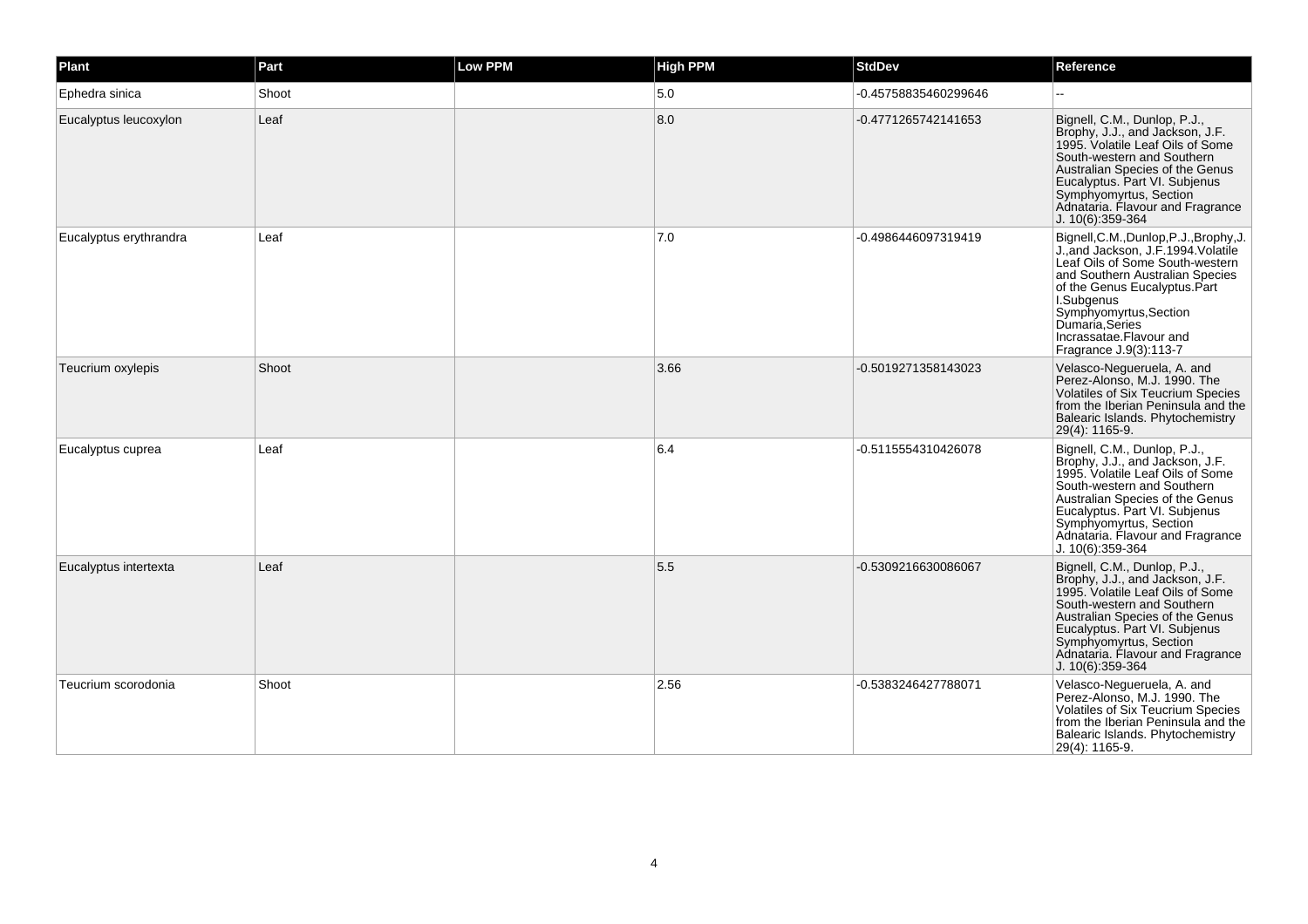| Plant                     | Part  | Low PPM | <b>High PPM</b> | <b>StdDev</b>       | Reference                                                                                                                                                                                                                                                                               |
|---------------------------|-------|---------|-----------------|---------------------|-----------------------------------------------------------------------------------------------------------------------------------------------------------------------------------------------------------------------------------------------------------------------------------------|
| Eucalyptus melanophloia   | Leaf  |         | 5.0             | -0.541680680767495  | Bignell, C.M., Dunlop, P.J.,<br>Brophy, J.J., and Jackson, J.F.<br>1995. Volatile Leaf Oils of Some<br>South-western and Southern<br>Australian Species of the Genus<br>Eucalyptus. Part VI. Subjenus<br>Symphyomyrtus, Section<br>Adnataria. Flavour and Fragrance<br>J. 10(6):359-364 |
| Eucalyptus ochrophloia    | Leaf  |         | 5.0             | -0.541680680767495  | Bignell, C.M., Dunlop, P.J.,<br>Brophy, J.J., and Jackson, J.F.<br>1995. Volatile Leaf Oils of Some<br>South-western and Southern<br>Australian Species of the Genus<br>Eucalyptus. Part VI. Subjenus<br>Symphyomyrtus, Section<br>Adnataria. Flavour and Fragrance<br>J. 10(6):359-364 |
| Eucalyptus largisparsa    | Leaf  |         | 4.6             | -0.5502878949746056 | Bignell, C.M., Dunlop, P.J.,<br>Brophy, J.J., and Jackson, J.F.<br>1995. Volatile Leaf Oils of Some<br>South-western and Southern<br>Australian Species of the Genus<br>Eucalyptus. Part VI. Subjenus<br>Symphyomyrtus, Section<br>Adnataria. Flavour and Fragrance<br>J. 10(6):359-364 |
| Teucrium pseudoscorodonia | Shoot |         | 1.42            | -0.576045695451112  | Velasco-Negueruela, A. and<br>Perez-Alonso, M.J. 1990. The<br>Volatiles of Six Teucrium Species<br>from the Iberian Peninsula and the<br>Balearic Islands. Phytochemistry<br>29(4): 1165-9.                                                                                             |
| Anethum graveolens        | Leaf  | 1.0     | 3.0             | -0.584716751803048  |                                                                                                                                                                                                                                                                                         |
| Pimenta dioica            | Fruit |         | 90.0            | -0.5866732935178128 | ż.                                                                                                                                                                                                                                                                                      |
| Eucalyptus behriana       | Leaf  |         | 2.7             | -0.591172162458381  | Bignell, C.M., Dunlop, P.J.,<br>Brophy, J.J., and Jackson, J.F.<br>1995. Volatile Leaf Oils of Some<br>South-western and Southern<br>Australian Species of the Genus<br>Eucalyptus. Part VI. Subjenus<br>Symphyomyrtus, Section<br>Adnataria. Flavour and Fragrance<br>J. 10(6):359-364 |
| Juniperus communis        | Fruit |         | 71.0            | -0.5933257121003137 | a.                                                                                                                                                                                                                                                                                      |
| Teucrium salviastrum      | Shoot |         | 0.84            | -0.5952371082142144 | Velasco-Negueruela, A. and<br>Perez-Alonso, M.J. 1990. The<br>Volatiles of Six Teucrium Species<br>from the Iberian Peninsula and the<br>Balearic Islands. Phytochemistry<br>29(4): 1165-9.                                                                                             |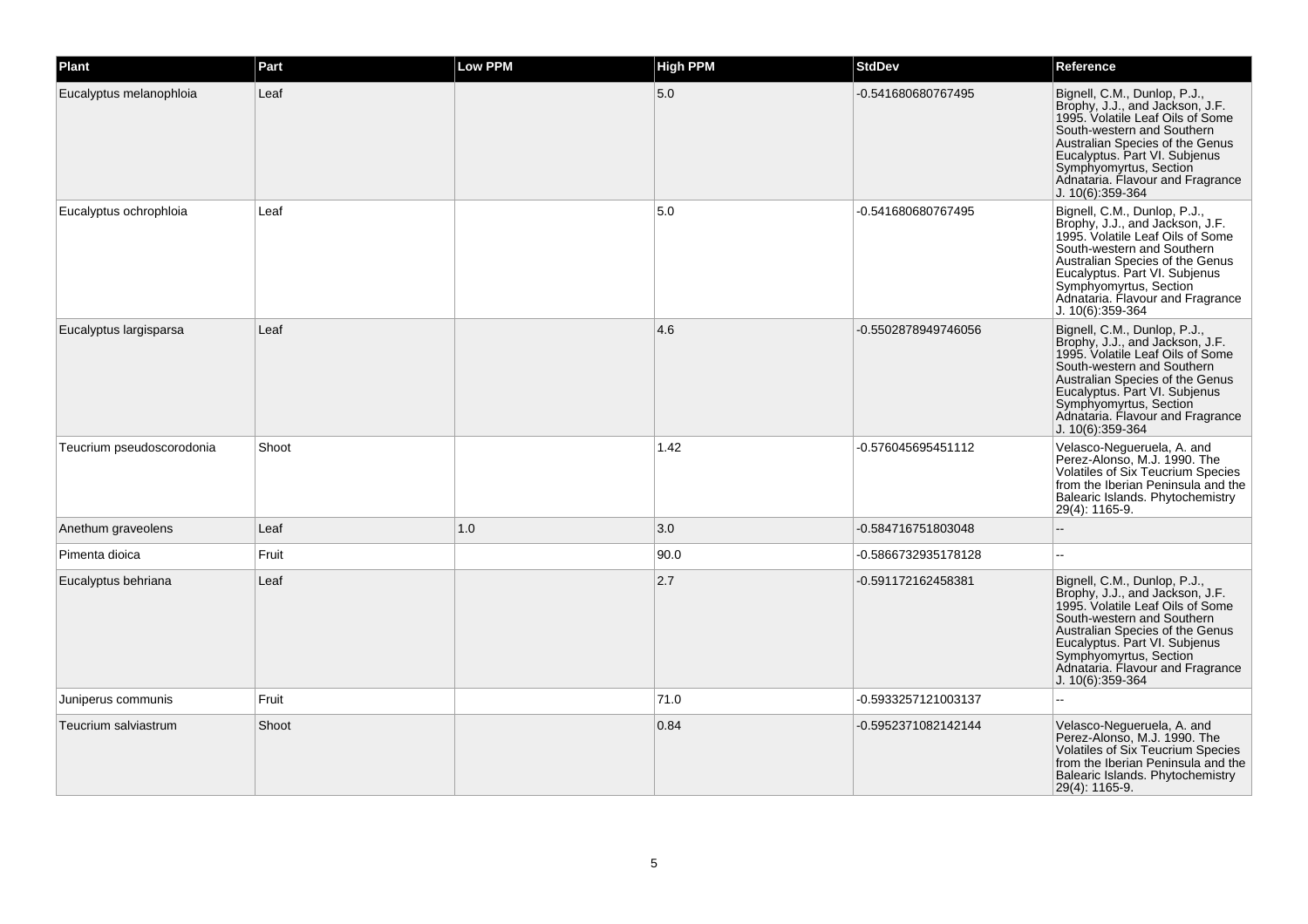| Plant                   | Part  | <b>Low PPM</b> | <b>High PPM</b> | <b>StdDev</b>       | Reference                                                                                                                                                                                                                                                                                             |
|-------------------------|-------|----------------|-----------------|---------------------|-------------------------------------------------------------------------------------------------------------------------------------------------------------------------------------------------------------------------------------------------------------------------------------------------------|
| Eucalyptus lansdowneana | Leaf  |                | 2.4             | -0.5976275731137141 | Bignell, C.M., Dunlop, P.J.,<br>Brophy, J.J., and Jackson, J.F.<br>1995. Volatile Leaf Oils of Some<br>South-western and Southern<br>Australian Species of the Genus<br>Eucalyptus. Part VI. Subjenus<br>Symphyomyrtus, Section<br>Adnataria. Flavour and Fragrance<br>$J. 10(6):359-364$             |
| Teucrium polium         | Shoot |                | 0.5             | -0.6064872467305158 | Perez-Alonso, M.J. Velasco-<br>Negueruela, A. and Lopez-Saez,<br>J.A. 1993. The Essential Oils of<br>Two Iberian Teucrium Species. J.<br>Ess. Oil Res. 5: 397-402.                                                                                                                                    |
| Eucalyptus populnea     | Leaf  |                | 1.8             | -0.61053839442438   | Bignell, C.M., Dunlop, P.J.,<br>Brophy, J.J., and Jackson, J.F.<br>1995. Volatile Leaf Oils of Some<br>South-western and Southern<br>Australian Species of the Genus<br>Eucalyptus. Part VI. Subjenus<br>Symphyomyrtus, Section<br>Adnataria. Flavour and Fragrance<br>J. 10(6):359-364               |
| Eucalyptus angulosa     | Leaf  |                | 1.5             | -0.6169938050797129 | Bignell, C.M., Dunlop, P.J., Brophy, J.<br>J. and Jackson, J.F. 1994. Volatile<br>Leaf Oils of Some South-western<br>and Southern Australian Species<br>of the Genus Eucalyptus.Part<br>I.Subgenus<br>Symphyomyrtus, Section<br>Dumaria, Series<br>Incrassatae.Flavour and<br>Fragrance J.9(3):113-7  |
| Eucalyptus ceratocorys  | Leaf  |                | 1.5             | -0.6169938050797129 | Bignell, C.M., Dunlop, P.J., Brophy, J.<br>J., and Jackson, J.F. 1994. Volatile<br>Leaf Oils of Some South-western<br>and Southern Australian Species<br>of the Genus Eucalyptus.Part<br>I.Subgenus<br>Symphyomyrtus, Section<br>Dumaría Series<br>Incrassatae. Flavour and<br>Fragrance J.9(3):113-7 |
| Humulus lupulus         | Fruit |                | $ 2.0\rangle$   | -0.6174844953736063 |                                                                                                                                                                                                                                                                                                       |
| Eucalyptus fasiculosa   | Leaf  | 0.0            | 1.3             | -0.6212974121832683 | Bignell, C.M., Dunlop, P.J.,<br>Brophy, J.J., and Jackson, J.F.<br>1995. Volatile Leaf Oils of Some<br>South-western and Southern<br>Australian Species of the Genus<br>Eucalyptus. Part VI. Subjenus<br>Symphyomyrtus, Section<br>Adnataria. Flavour and Fragrance<br>J. 10(6):359-364               |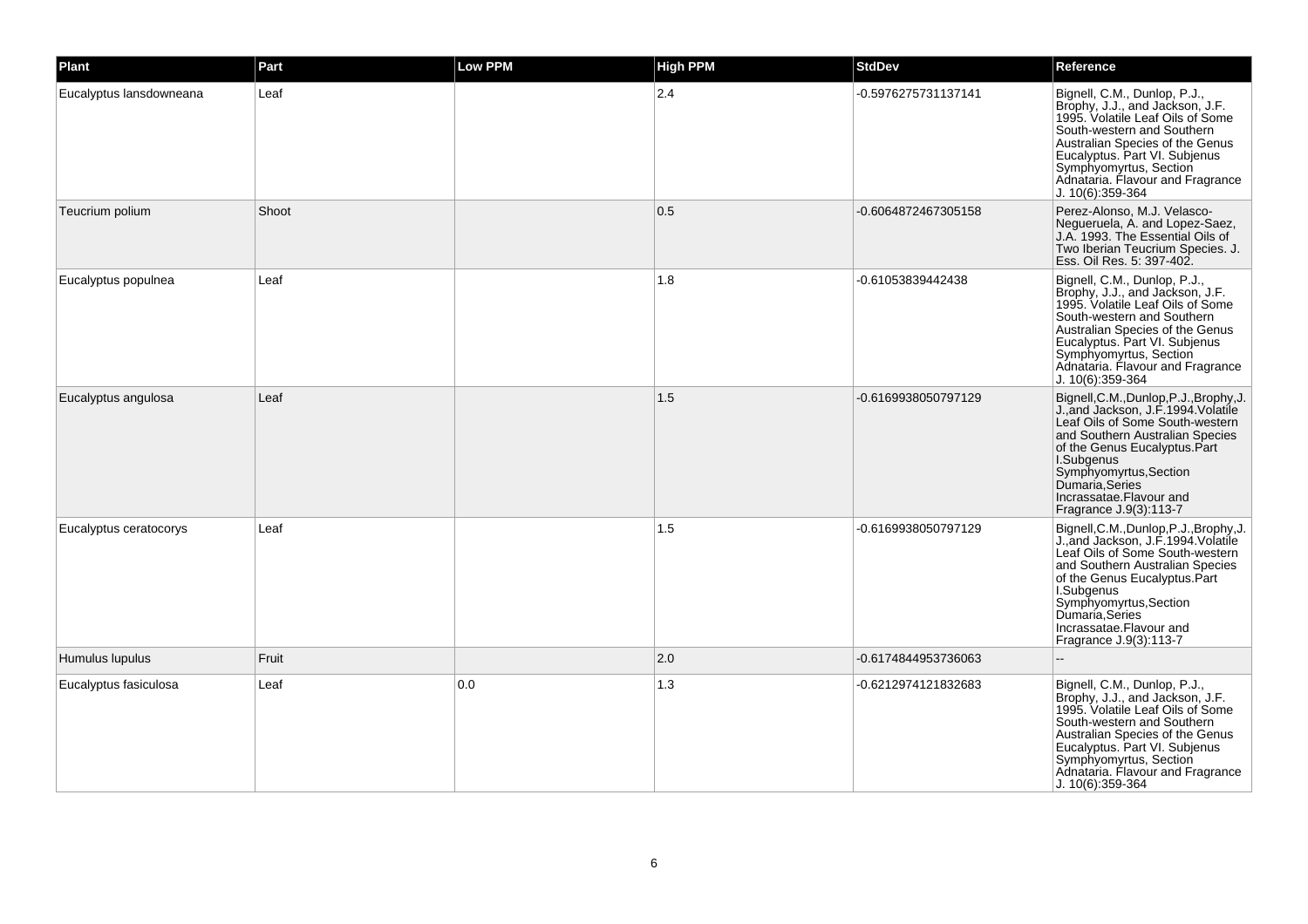| Plant                  | Part                 | Low PPM | <b>High PPM</b> | <b>StdDev</b>       | Reference                                                                                                                                                                                                                                                                               |
|------------------------|----------------------|---------|-----------------|---------------------|-----------------------------------------------------------------------------------------------------------------------------------------------------------------------------------------------------------------------------------------------------------------------------------------|
| Teucrium gnaphalodes   | Shoot                |         | 0.0             | -0.623031568078018  | Perez-Alonso, M.J. Velasco-<br>Negueruela, A. and Lopez-Saez,<br>J.A. 1993. The Essential Oils of<br>Two Iberian Teucrium Species. J.<br>Ess. Oil Res. 5: 397-402.                                                                                                                      |
| Eucalyptus viridis     | Leaf                 | 0.0     | 0.5             | -0.6385118405974894 | Bignell, C.M., Dunlop, P.J.,<br>Brophy, J.J., and Jackson, J.F.<br>1995. Volatile Leaf Oils of Some<br>South-western and Southern<br>Australian Species of the Genus<br>Eucalyptus. Part VI. Subjenus<br>Symphyomyrtus, Section<br>Adnataria. Flavour and Fragrance<br>J. 10(6):359-364 |
| Rosmarinus officinalis | Plant                | 1.0     | 5.0             | -0.6803346136864845 | Lawrence, B.M., Essential Oils<br>1976-1977, Essential Oils 1978,<br>Essential Oils 1979-1980.                                                                                                                                                                                          |
| Myrtus communis        | Plant                | 1.0     | $ 2.0\rangle$   | -0.7588347614195404 |                                                                                                                                                                                                                                                                                         |
| Rheum palmatum         | Rhizome              |         | 9.0             | $-1.0$              |                                                                                                                                                                                                                                                                                         |
| Stevia rebaudiana      | Flower               |         | 4.0             | $-1.0$              | Kinghorn, A. D. (Ed.) 2002.<br>Medicinal and Aromatic Plants -<br>Industrial Profiles. Stevia. The<br>genus Stevia. Taylor & Francis.<br>New York, NY. 211 pp.                                                                                                                          |
| Melaleuca alternifolia | <b>Essential Oil</b> |         | 2700.0          | $-1.0$              |                                                                                                                                                                                                                                                                                         |
| Agathosma betulina     | Leaf Essent. Oil     |         |                 |                     | --                                                                                                                                                                                                                                                                                      |
| Leonotis leonurus      | Se                   |         | $ 4.0\rangle$   |                     | Pedro, L.G., Barroso, J.G.,<br>Marques, N.T., Ascensao, L., Pais,<br>M.S.S. and Scheffer, J.J.C. 1991.<br>Composition of the Essential Oil<br>from Sepals of Leonotis leonurus<br>R. Br. J. Ess. Oil Res. 3: 451-3                                                                      |
| Boswellia sacra        | <b>Essential Oil</b> |         |                 |                     | Lawrence, B.M., Essential Oils<br>1976-1977, Essential Oils 1978,<br>Essential Oils 1979-1980.                                                                                                                                                                                          |
| Artemisia herba-alba   | Plant                |         |                 |                     |                                                                                                                                                                                                                                                                                         |
| Psidium guajava        | Pericarp Essent. Oil |         |                 |                     |                                                                                                                                                                                                                                                                                         |
| Cymbopogon winterianus | Plant                |         |                 |                     | Lawrence, B.M., Essential Oils<br>1976-1977. Essential Oils 1978.<br>Essential Oils 1979-1980.                                                                                                                                                                                          |
| Ocimum basilicum       | Shoot Essent, Oil    |         | 600.0           |                     |                                                                                                                                                                                                                                                                                         |
| Pelargonium graveolens | <b>Essential Oil</b> |         |                 |                     |                                                                                                                                                                                                                                                                                         |